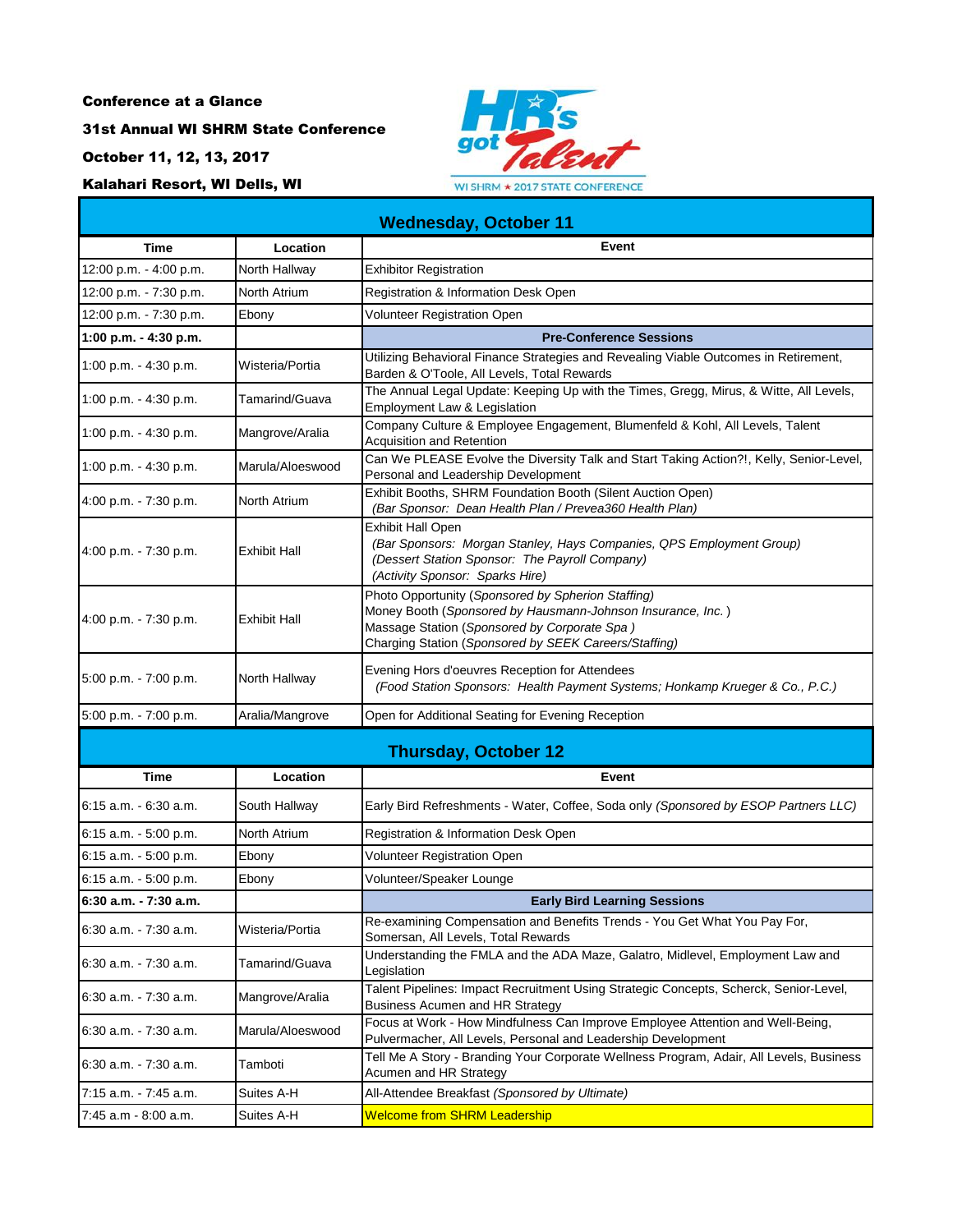# 31st Annual WI SHRM State Conference

October 11, 12, 13, 2017

# Kalahari Resort, WI Dells, WI



| KAIANAN KESON, III DENS, III |                     | WI SHRM * 2017 STATE CONFERENCE                                                                                                                                       |
|------------------------------|---------------------|-----------------------------------------------------------------------------------------------------------------------------------------------------------------------|
| 8:00 a.m. - 9:15 a.m.        | Suites A-H          | Keynote Presentation: Josh Bleill, "One Step at a Time" (Sponsored by Ogletree,<br>Deakins, Nash, Smoak & Stewart, P.C.)                                              |
| 8:00 a.m. - 2:30 p.m.        | North Atrium        | Exhibit Booths, SHRM Foundation Booth (Silent Auction Open)                                                                                                           |
| 9:15 a.m. - 10:15 a.m.       | <b>Exhibit Hall</b> | Morning Break w/ Specialty Coffee Bar (Coffee Bar Hours - 9:15 am - 12:30 pm)<br>(Coffee Bar Sponsored by Aon Hewitt)<br>(Beverages Sponsored by Ascentis)            |
| 9:15 a.m. - 2:30 p.m.        | Exhibit Hall        | Exhibit Hall Open (Activity Sponsored by Delta Dental of WI)                                                                                                          |
| 9:15 a.m. - 2:30 p.m.        | Exhibit Hall        | Money Booth (Sponsored by Hausmann-Johnson Insurance, Inc.)<br>Massage Station (Sponsored by Corporate Spa)<br>Charging Stations (Sponsored by SEEK Careers/Staffing) |
| 10:15 a.m. - 11:30 a.m.      |                     | <b>Learning Sessions #1</b>                                                                                                                                           |
| 10:15 a.m. 11:30 a.m.        | Wisteria/Portia     | The Things Oprah Taught Me About Great HR, Hudson, All Levels, Business Acumen and<br><b>HR Strategy</b>                                                              |
| 10:15 a.m. - 11:30 a.m.      | Tamarind/Guava      | It Was Just A Tweet! Navigating Social Media Landmines in the Workplace - Anderson &<br>Sopha, Midlevel, Employment Law and Legislation                               |
| 10:15 a.m. 11:30 a.m.        | Mangrove/Aralia     | Impact on Employers' Health Care Strategies, Iacovani, Senior-Level, Employment Law<br>and Legislation                                                                |
| 10:15 a.m. 11:30 a.m.        | Marula/Aloeswood    | Become the Strategic HR Business Partner Your Organization Needs!, Weber, All Levels,<br><b>Business Acumen and HR Strategy</b>                                       |
| 10:15 a.m. 11:30 a.m.        | Tamboti             | Setting Your Compensation Strategy to Enhance the Employee Work "Experience,"<br>Maciekowich, All Levels, Total Rewards                                               |
| 10:15 a.m. - 11:30 a.m.      | Cypress             | How to Recruit Great Employees Now - When Great People are Tough to Find &<br>Competition is Fierce, Oelerich, All Levels, Talent Acquisition and Retention           |
| 10:15 a.m. - 11:30 a.m.      | Banyan              | How to Create an Inclusive Workforce through Mindfulness, Maxwell, All Levels, Global HR                                                                              |
| 10:15 a.m. 11:30 a.m.        | Ironwood            | How to Utilize Talent Assessments to Improve Hiring and Reduce Employee Turnover,<br>Hamilton, All Levels, Talent Acquisition and Retention                           |
| 10:15 a.m. 11:30 a.m.        | Crown Palm          | Emerging Workforce Study - How to Engage a Diverse Workforce, Dunning, All Levels,<br>Talent Acquisition and Retention                                                |
| 10:15 a.m. - 11:30 a.m.      | Bamboo              | The Power of Coaching: How to Transform Your Talent Management Strategies, Pulito and<br>Kramer, All Levels, Personal and Leadership Development                      |
| 11:00 a.m. - 11:30 a.m.      | Exhibit Hall        | <b>Exhibitor Lunch</b>                                                                                                                                                |
| 11:30 a.m. - 12:45 p.m.      | Suites A-H          | Attendee Lunch (Sponsored by Humana)                                                                                                                                  |
| 12:45 p.m. - 2:00 p.m.       |                     | <b>Learning Sessions #2</b>                                                                                                                                           |
| 12:45 p.m. - 2:00 p.m.       | Wisteria/Portia     | Critical Thinking in HR, Kelly & Rust, All Levels, Business Acumen and HR Strategy                                                                                    |
| 12:45 p.m. - 2:00 p.m.       | Tamarind/Guava      | The Nightmare Employee, Arnold & Miracle, Midlevel, Employment Law and Legislation                                                                                    |
| 12:45 p.m. - 2:00 p.m.       | Mangrove/Aralia     | Improving the Employee Experience to Drive Engagement & Retention, Conger, Senior-<br>Level, Talent Acquisition and Retention                                         |
| 12:45 p.m. - 2:00 p.m.       | Marula/Aloeswood    | Influence Without Authority, Henszey, All Levels, Personal Leadership and Development                                                                                 |
| 12:45 p.m. - 2:00 p.m.       | Tamboti             | 7 Health Plan Metrics Every HR Person Must Know, Chadwick, Senior-Level, Total<br><b>Rewards</b>                                                                      |
| 12:45 p.m. - 2:00 p.m.       | Cypress             | Hiring 2020: Brand. Source. Hire. Engage. Retain., Brennan, All Levels, Talent Acquisition<br>and Retention                                                           |
| 12:45 p.m. - 2:00 p.m.       | Banyan              | Ted Talks, Gibson, Kramer, Leatherberry, Utech, & Yocum, All Levels                                                                                                   |
| 12:45 p.m. - 2:00 p.m.       | Ironwood            | HRA's Role and the Triple Bottom Line: People, Planet and Profit, Bettis, All Levels, Talent<br>Acquisition and Retention                                             |
| 12:45 p.m. - 2:00 p.m.       | Crown Palm          | Talent Day - Determining Culture Fit, Behling, Powell, & Stephany, Midlevel, Talent<br>Acquisition and Retention                                                      |
| 12:45 p.m. - 2:00 p.m.       | Bamboo              | Collaborating with Competitors: Sharing Talent Pools to Meet Workforce Challenges,<br>Hassett, Midlevel, Business Acumen and HR Strategy                              |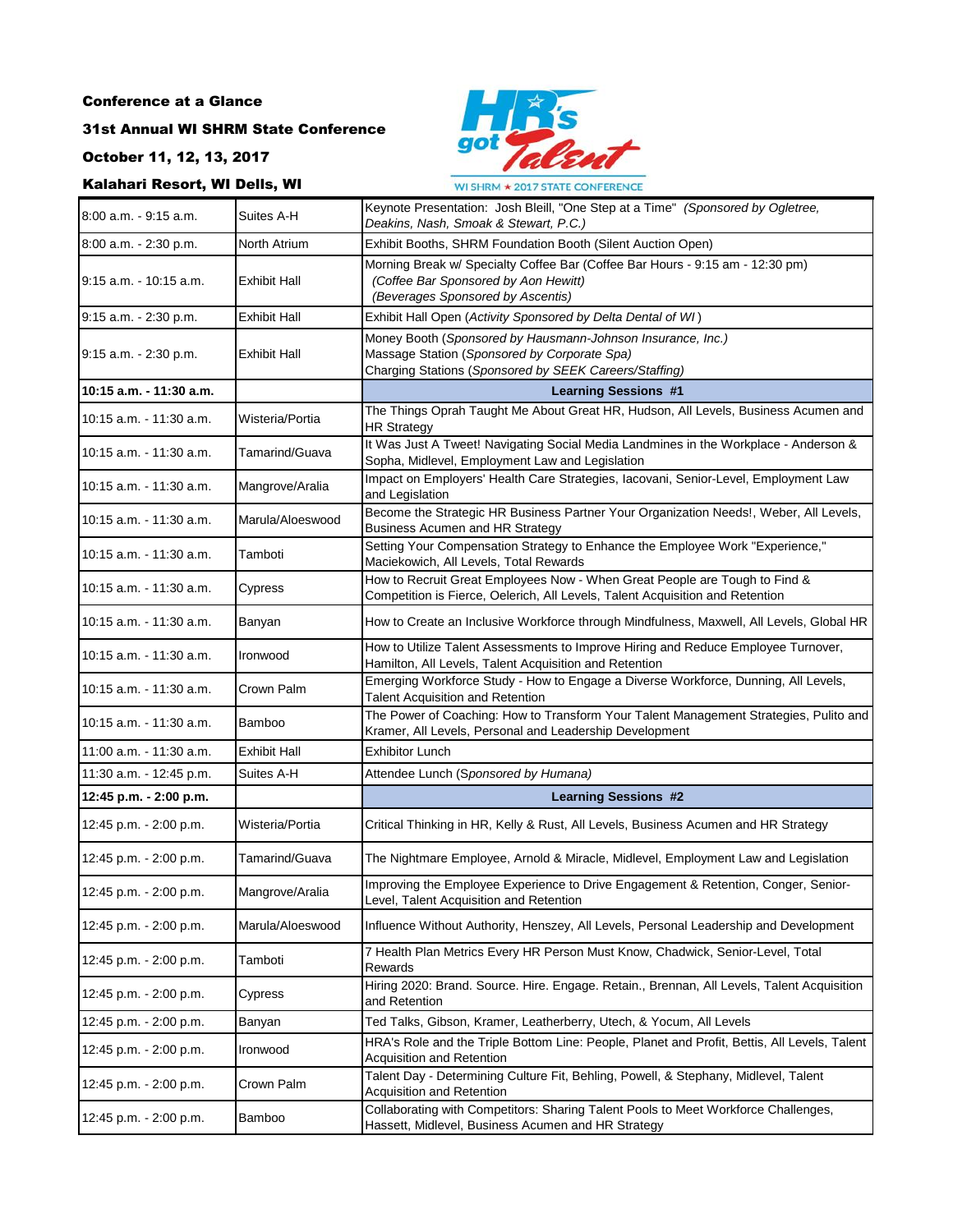### 31st Annual WI SHRM State Conference

October 11, 12, 13, 2017

#### Kalahari Resort, WI Dells, WI



2:00 p.m. - 2:30 p.m. **Exhibit Hall Afternoon Break** *(Sponsored by Vsoft Consulting)*<br>2:20 p.m. 2:45 p.m. Reserved Break *(Sponsored by Vsoft Consulting)* **2:30 p.m. - 3:45 p.m. Learning Sessions #3** 2:30 p.m. - 3:45 p.m. Wisteria/Portia Leveraging Mediation Techniques to Avoid and Resolve Workplace Conflict, Rust & Sopha, All Levels, Employment Law and Legislation 2:30 p.m. - 3:45 p.m. Tamarind/Guava Make the Business Case! Presenting Your HR Solutions to the C-Suite, LaPota, Senior-Level, Business Acumen and HR Strategy 2:30 p.m. - 3:45 p.m. Mangrove/Aralia Emerging Trends and Innovations in Healthcare, Kleist & Johnson, Senior-Level, Business Acumen and HR Strategy 2:30 p.m. - 3:45 p.m. Marula/Aloeswood My Leaders Have Problems! Developing Leaders to Deliver Both Business and People Results, Stewart, All Levels, Personal Leadership and Development 2:30 p.m. - 3:45 p.m. Tamboti Nationwide Recruiting Tool, Williams, All Levels, Talent Acquisition and Retention 2:30 p.m. - 3:45 p.m. Cypress HOLY COW!: Create an Amazing Workplace that Steers Passion, Performance & Prosperity, Butz, All Levels, Business Acumen and HR Strategy 2:30 p.m. - 3:45 p.m. Banyan The New Talent Landscape and the High Cost of "One Size Fits All" Recruiting, Renz, All Levels, Talent Acquisition and Retention 2:30 p.m. - 3:45 p.m. Ironwood Cultivating Passion: Using Culture Analytics to Drive Retention, Utech & Ritter, All Levels, Talent Acquisition and Retention 2:30 p.m. - 3:45 p.m. Crown Palm Give Your Employees C.R.A.P...the Success Formula for Building Employee Loyalty, Kortes, Midlevel, Talent Acquisition and Retention 2:30 p.m. - 3:45 p.m. Bamboo Use ROI to Get Compensation Programs Approved, Lappley & Sperling, Senior-Level, Total Rewards 3:45 p.m. - 4:00 p.m. North Atrium SHRM Foundation Booth- pick up and pay for won items **4:00 p.m. - 5:15 p.m. Learning Sessions #4** 4:00 p.m. - 5:15 p.m. Wisteria/Portia Just Culture: A Roadmap To A Risk Management Strategy, Walther, Senior-Level, Business Acumen and HR Strategy 4:00 p.m. - 5:15 p.m. Tamarind/Guava Transgender 101, Krug, All Levels, Employment Law and Legislation 4:00 p.m. - 5:15 p.m. Mangrove/Aralia Moving the Needle on Engagement, Haase, Midlevel, Talent Acquisition and Retention 4:00 p.m. - 5:15 p.m. Marula/Aloeswood HR Can Deliver Talent: How to Bridge the Knowing-Doing Gap, Von Der Linn, Midlevel, Personal Leadership and Development 4:00 p.m. - 5:15 p.m. Tamboti Using an Exchange to Modernize a Benefits Strategy Through Choice, Harkins, Senior-Level, Business Acumen and HR Strategy 4:00 p.m. - 5:15 p.m. Cypress Control Conflict! Collaborate More. React Less., Butz, All Levels, Personal Leadership and Development 4:00 p.m. - 5:15 p.m. Banyan How to Select Professional Business Partners for Your Organization, Fioretti & Hackbarth-Horn, All Levels, Business Acumen and HR Strategy 4:00 p.m. - 5:15 p.m. Ironwood Trumped! Impacts of Changes in Employment Related Immigration Law on HR, Cooper, Midlevel, Employment Law and Legislation 4:00 p.m. - 5:15 p.m. Crown Palm Absence Costs You as Much (or More) than Healthcare: Making the Business Case for Action, Moebus, Midlevel, Business Acumen and HR Strategy 4:00 p.m. - 5:15 p.m. Bamboo Compensation Strategy - How to Develop, Communicate and Use, Lappley & Sperling, Senior Level, Business Acumen and HR Strategy 5:00 p.m. - 5:30 p.m. Suites A-H Cocktail Reception and Networking *(Evening Bar Sponsors: Willis Towers Watson; Third Space; USA Today Network and Monster)* 5:30 p.m. - 7:00 p.m. Suites A-H Attendee Appreciation Dinner *(Dinner Sponsored by Aurora Health Care); (Dessert Sponsored by CICPlus)* 5:30 p.m. - 7:00 p.m. Suites A-H Evening Entertainment - Painchaud Productions Musical Act *(Sponsored by UW Madison School of Business)* 7:00 p.m. - 7:10 p.m. Suites A-H Grand Prize Drawing *(Prize sponsored by UW-Madison Division of Continuing Studies; Leadership, Management, and Workplace Skills team)* 7:00 p.m. - 8:00 p.m. Suites A-H Cocktails and Networking Continued